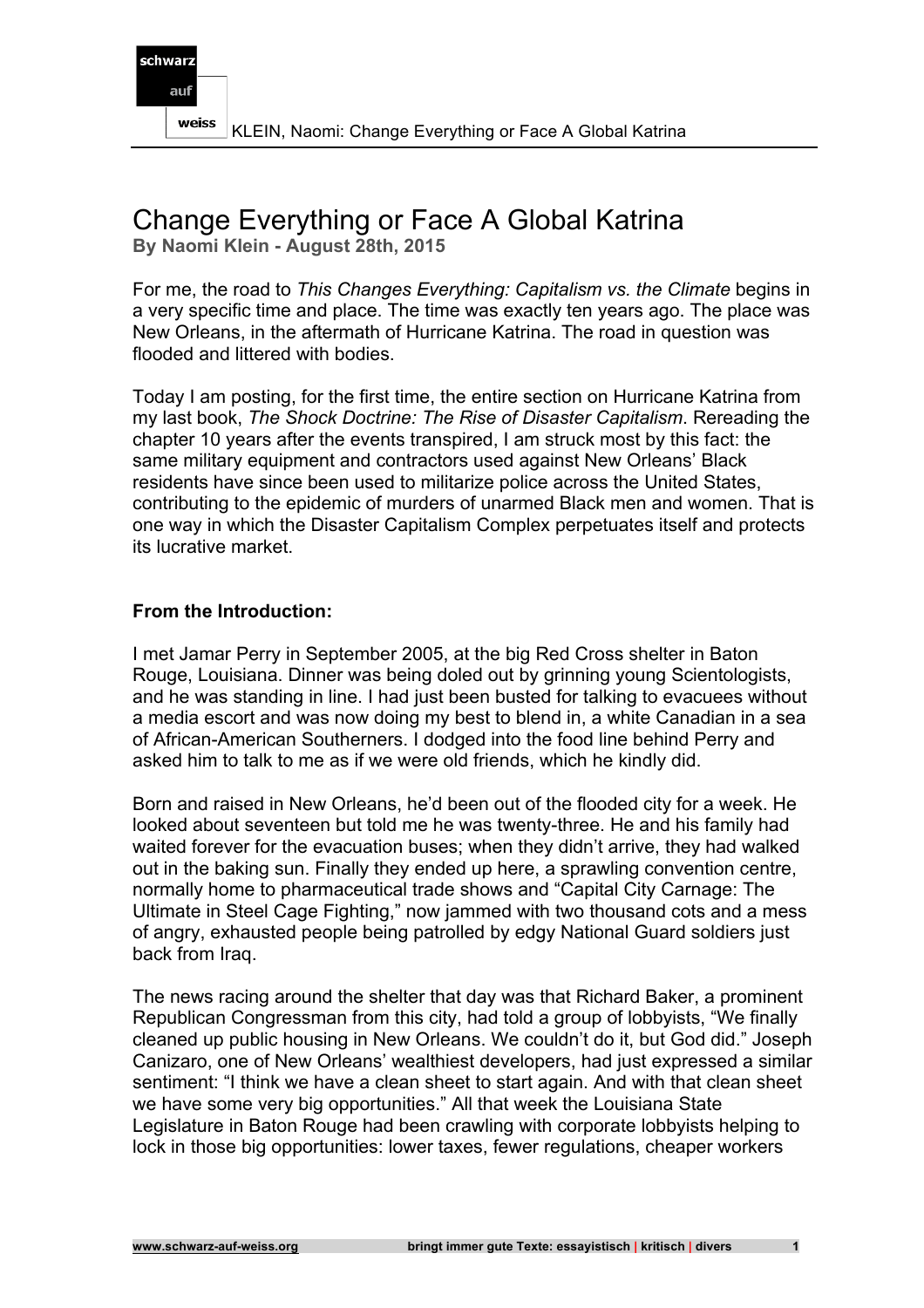

and a "smaller, safer city"—which in practice meant plans to level the public housing projects and replace them with condos. Hearing all the talk of "fresh starts" and "clean sheets," you could almost forget the toxic stew of rubble, chemical outflows and human remains just a few miles down the highway.

Over at the shelter, Jamar could think of nothing else. "I really don't see it as cleaning up the city. What I see is that a lot of people got killed uptown. People who shouldn't have died."

He was speaking quietly, but an older man in line in front of us overheard and whipped around. "What is wrong with these people in Baton Rouge? This isn't an opportunity. It's a goddamned tragedy. Are they blind?"

A mother with two kids chimed in. "No, they're not blind, they're evil. They see just fine."

\*\*\*

One of those who saw opportunity in the floodwaters of New Orleans was Milton Friedman, grand guru of the movement for unfettered capitalism and the man credited with writing the rule-book for the contemporary, hyper-mobile global economy. Ninety- three years old and in failing health, "Uncle Miltie," as he was known to his followers, nonetheless found the strength to write an op-ed for the *Wall Street Journal* three months after the levees broke. "Most New Orleans schools are in ruins," Friedman observed, "as are the homes of the children who have attended them. The children are now scattered all over the country. This is a tragedy. It is also an opportunity to radically reform the educational system."

Friedman's radical idea was that instead of spending a portion of the billions of dollars in reconstruction money on rebuilding and improving New Orleans' existing public school system, the government should provide families with vouchers, which they could spend at private institutions, many run at a profit, that would be subsidized by the state. It was crucial, Friedman wrote, that this fundamental change not be a stopgap but rather "a permanent reform."

A network of right-wing think tanks seized on Friedman's proposal and descended on the city after the storm. The administration of George W. Bush backed up their plans with tens of millions of dollars to convert New Orleans schools into "charter schools," publicly funded institutions run by private entities according to their own rules. Charter schools are deeply polarizing in the United States, and nowhere more than in New Orleans, where they are seen by many African-American parents as a way of reversing the gains of the civil rights movement, which guaranteed all children the same standard of education. For Milton Friedman, however, the entire concept of a state-run school system reeked of socialism. In his view, the state's sole functions were "to protect our freedom both from the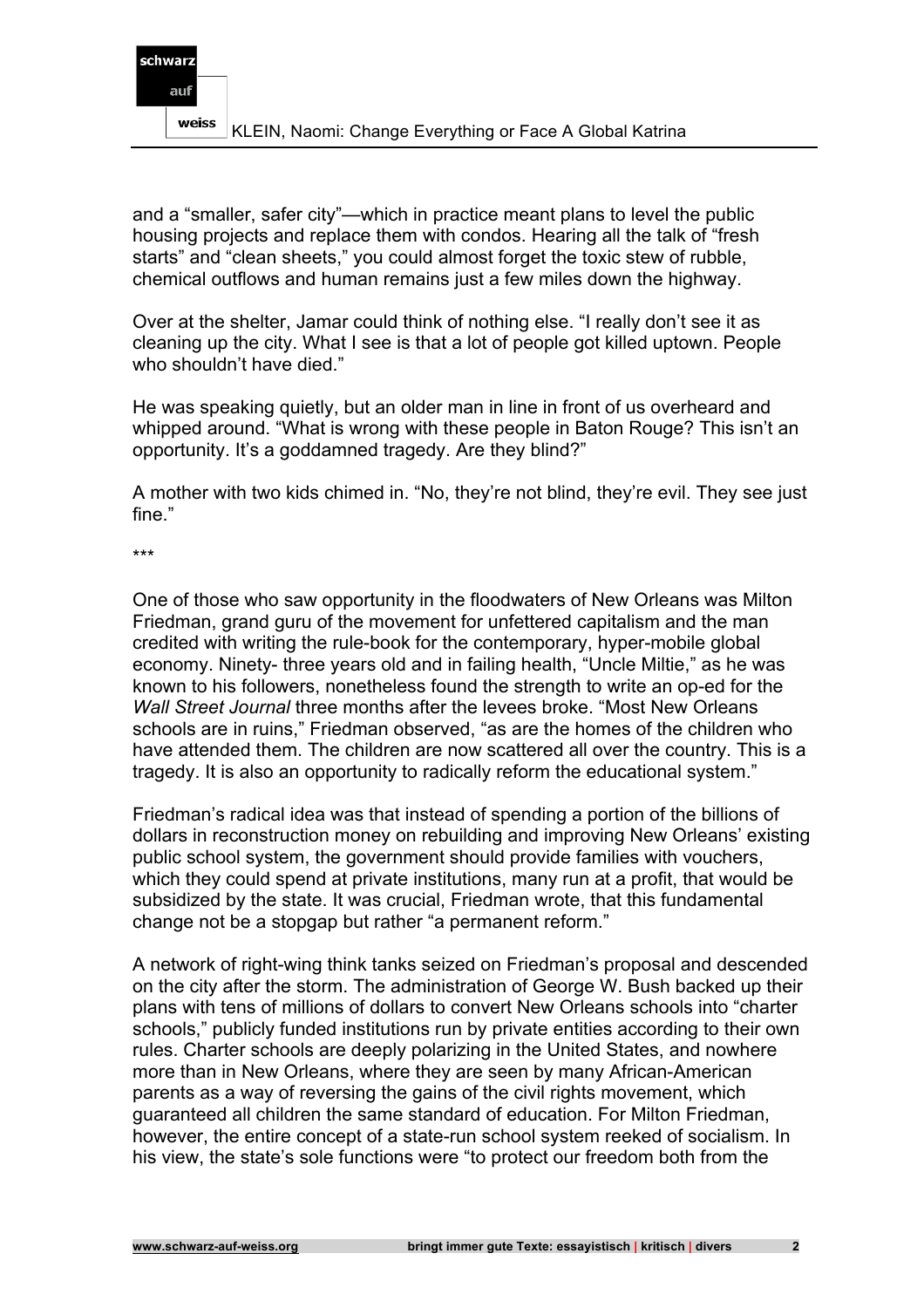

enemies outside our gates and from our fellow-citizens: to preserve law and order, to enforce private contracts, to foster competitive markets." In other words, to supply the police and the soldiers—anything else, including providing free education, was an unfair interference in the market.

In sharp contrast to the glacial pace with which the levees were repaired and the electricity grid was brought back online, the auctioning-off of New Orleans' school system took place with military speed and precision. Within nineteen months, with most of the city's poor residents still in exile, New Orleans' public school system had been almost completely replaced by privately run charter schools. Before Hurricane Katrina, the school board had run 123 public schools; now it ran just 4. Before that storm, there had been 7 charter schools in the city; now there were 31. New Orleans teachers used to be represented by a strong union; now the union's contract had been shredded, and its forty-seven hundred members had all been fired. Some of the younger teachers were rehired by the charters, at reduced salaries; most were not.

New Orleans was now, according to the *New York Times*, "the nation's preeminent laboratory for the widespread use of charter schools," while the American Enterprise Institute, a Friedmanite think tank, enthused that "Katrina accomplished in a day . . . what Louisiana school reformers couldn't do after years of trying." Public school teachers, meanwhile, watching money allocated for the victims of the flood being diverted to erase a public system and replace it with a private one, were calling Friedman's plan "an educational land grab."

I call these orchestrated raids on the public sphere in the wake of catastrophic events, combined with the treatment of disasters as exciting market opportunities, "disaster capitalism."

Friedman's New Orleans op-ed ended up being his last public policy recommendation; he died less than a year later, on November 16, 2006, at age ninety-four. Privatizing the school system of a mid-size American city may seem like a modest preoccupation for the man hailed as the most influential economist of the past half century, one who counted among his disciples several U.S. presidents, British prime ministers, Russian oligarchs, Polish finance ministers, Third World dictators, Chinese Communist Party secretaries, International Monetary Fund directors and the past three chiefs of the U.S. Federal Reserve. Yet his determination to exploit the crisis in New Orleans to advance a fundamentalist version of capitalism was also an oddly fitting farewell from the boundlessly energetic five-foot-two- inch professor who, in his prime, described himself as "an old-fashioned preacher delivering a Sunday sermon."

For more than three decades, Friedman and his powerful followers had been perfecting this very strategy: waiting for a major crisis, then selling off pieces of the state to private players while citizens were still reeling from the shock, then quickly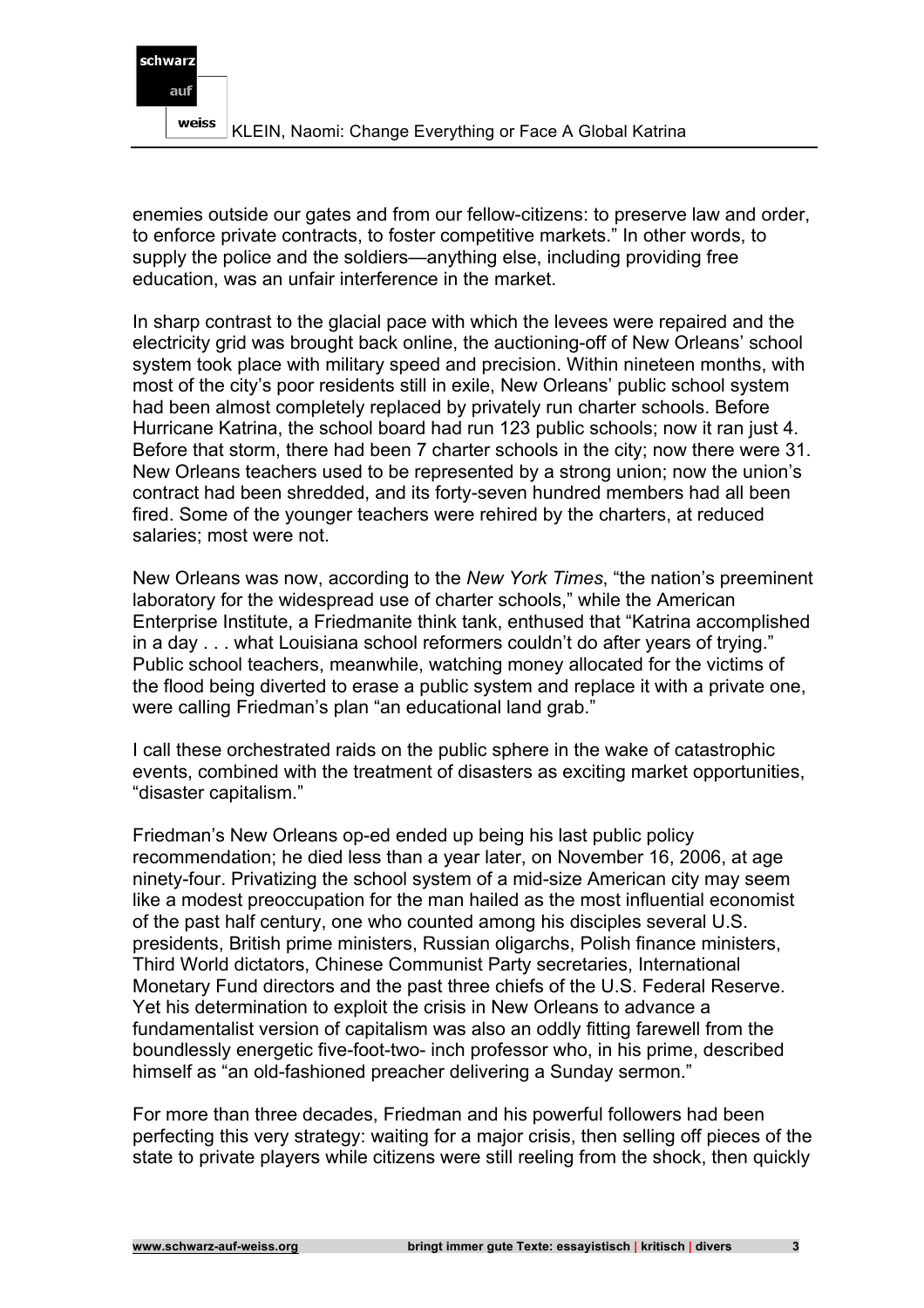

making the "reforms" permanent.

In one of his most influential essays, Friedman articulated contemporary capitalism's core tactical nostrum, what I have come to understand as the shock doctrine. He observed that "only a crisis— actual or perceived—produces real change. When that crisis occurs, the actions that are taken depend on the ideas that are lying around. That, I believe, is our basic function: to develop alternatives to existing policies, to keep them alive and available until the politically impossible becomes politically inevitable." Some people stockpile canned goods and water in preparation for major disasters; Friedmanites stockpile free-market ideas. And once a crisis has struck, the University of Chicago professor was convinced that it was crucial to act swiftly, to impose rapid and irreversible change before the crisisracked society slipped back into the "tyranny of the status quo." He estimated that "a new administration has some six to nine months in which to achieve major changes; if it does not seize the opportunity to act decisively during that period, it will not have another such opportunity." A variation on Machiavelli's advice that "injuries" should be inflicted "all at once," this proved to be one of Friedman's most lasting strategic legacies.

## **DISASTER APARTHEID: A WORLD OF GREEN ZONES AND RED ZONES**

During the second week of September 2005, I was in New Orleans with my husband, Avi, as well as Andrew, with whom I had travelled in Iraq, shooting documentary footage in the still partially flooded city. As the nightly six o'clock curfew descended, we found ourselves driving in circles, unable to find our way. The traffic lights were out, and half the street signs had been blown over or twisted sideways by the storm. Debris and water obstructed passage along many roads, and most of the people trying to navigate the obstacles were, like us, out-oftowners with no idea where they were going.

The accident was a bad one: a T-bone at full speed in the middle of a major intersection. Our car spun out into a traffic light, went through a wrought-iron fence and parked in a porch. The injuries to the people in both cars were thankfully minor, but before I knew it I was being strapped to a stretcher and driven away. Through the haze of concussion, I was aware that wherever the ambulance was going, it wouldn't be good. I had visions of the horrific scene at the makeshift health clinic at the New Orleans airport—there were so few doctors and nurses that elderly evacuees were being left unattended for hours, slumped in their wheelchairs. I thought about Charity Hospital, New Orleans' primary public emergency room, which we had passed earlier in the day. It flooded during the storm, and its staff had struggled without power to keep patients alive. I pleaded with the paramedics to let me out. I remember telling them that I was fine, really, then I must have passed out.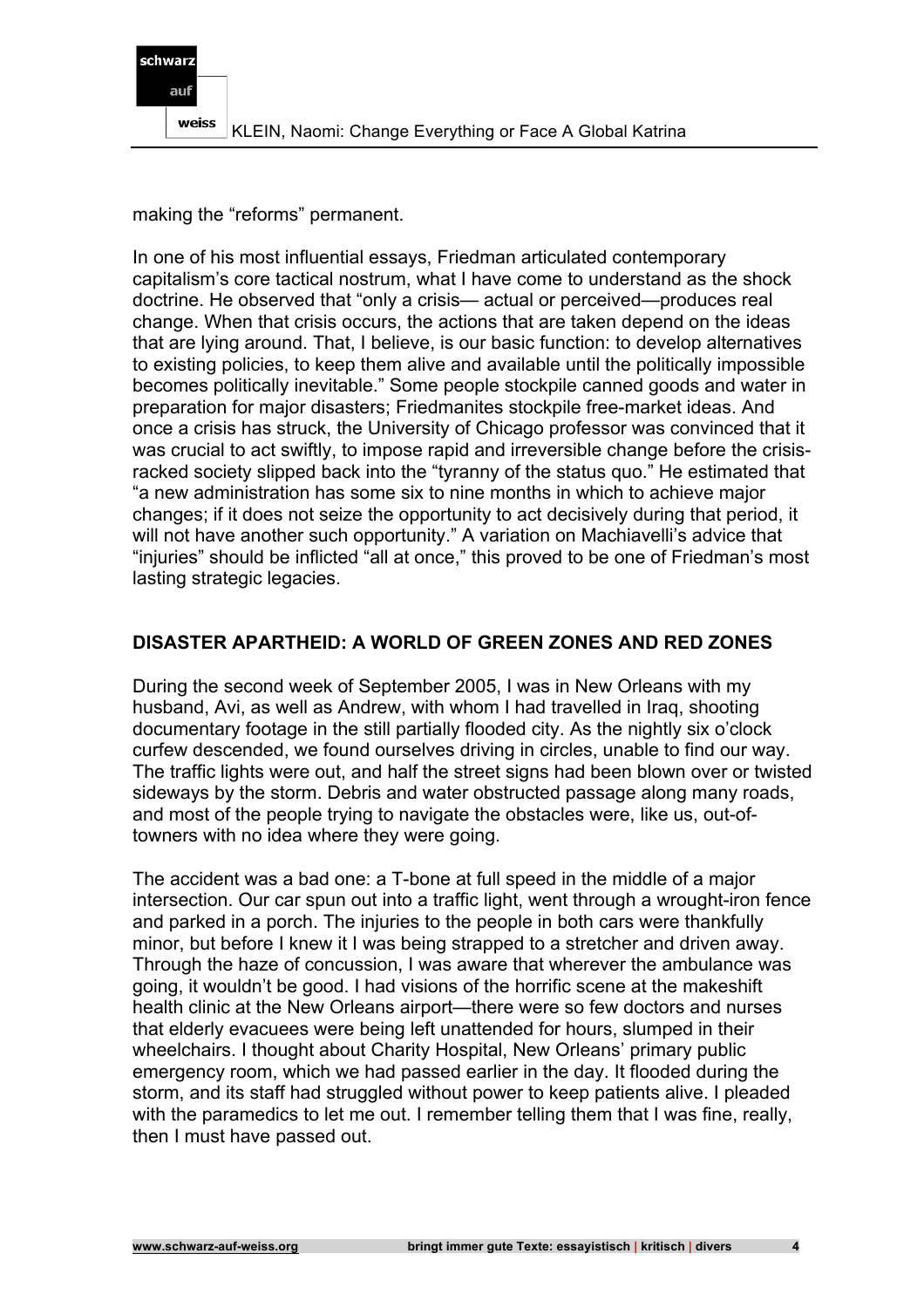

I came to as we arrived at the most modern and calm hospital I have ever been in. Unlike the clinics crowded with evacuees, at the Ochsner Medical Center—offering "healthcare with peace of mind"—doctors, nurses and orderlies far outnumbered the patients. In fact, there seemed to be only a handful of other patients on the immaculate ward. In minutes I was settled into a spacious private room, my cuts and bruises attended to by a small army of medical staff. Three nurses immediately took me in for a neck X-ray; a genteel Southern doctor removed some glass fragments and put in a couple of stitches.

To a veteran of the Canadian public health care system, these were wholly unfamiliar experiences; I usually wait for forty minutes to see my general practitioner. And this was downtown New Orleans— ground zero of the largest public health emergency in recent U.S. history. A polite administrator came into my room and explained that "in America we pay for health care. I am so sorry, dear it's really terrible. We wish we had your system. Just fill out this form."

Within a couple of hours, I would have been free to go, were it not for the curfew that had locked down the city. "The biggest problem," a private security guard told me in the lobby where we were both biding time, "is all the junkies; they're jonesing and want to get into the pharmacy."

Since the pharmacy was locked tight, a medical intern was kind enough to slip me a few painkillers. I asked him what it had been like at the hospital at the peak of the storm. "I wasn't on duty, thank God," he said. "I live outside the city."

When I asked if he had gone to any of the shelters to help, he seemed taken aback by the question and a little embarrassed. "I hadn't thought of that," he said. I quickly changed the subject to what I hoped was safer ground: the fate of Charity Hospital. It was so underfunded that it was barely functioning before the storm, and people were already speculating that with the water damage it might never reopen. "They'd better reopen it," he said. "We can't treat those people here."

It occurred to me that this affable young doctor, and the spa-like medical care I had just received, were the embodiment of the culture that had made the horrors of Hurricane Katrina possible, the culture that had left New Orleans' poorest residents to drown. As a graduate of a private medical school and then an intern at a private hospital, he had been trained simply not to see New Orleans' uninsured, overwhelmingly African-American residents as potential patients. That was true before the storm, and it continued to be true even when all of New Orleans turned into a giant emergency room: he had sympathy for the evacuees, but that didn't change the fact that he still could not see them as potential patients of his.

When Katrina hit, the sharp divide between the worlds of Ochsner Hospital and Charity Hospital suddenly played out on the world stage. The economically secure drove out of town, checked into hotels and called their insurance companies. The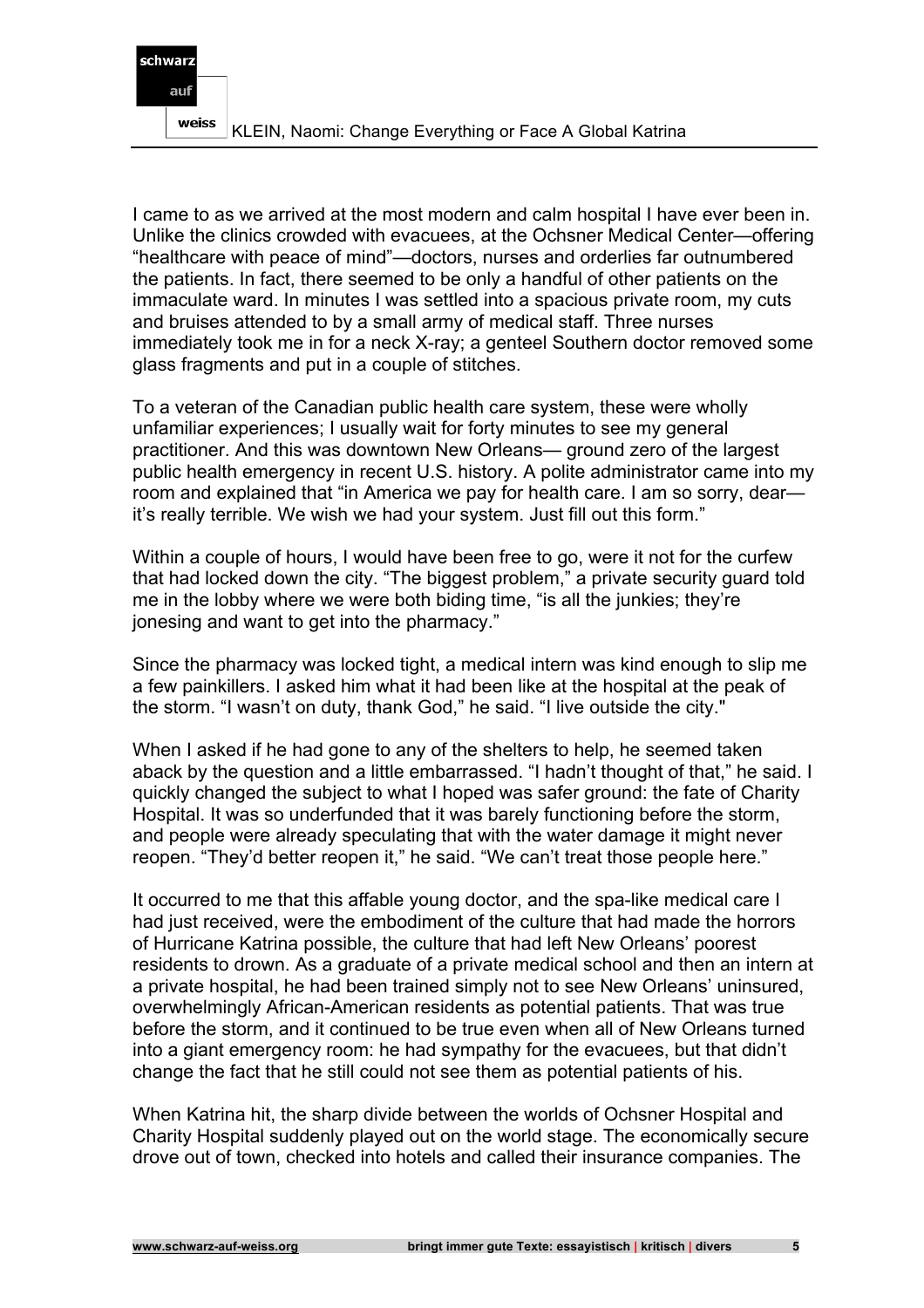

120,000 people in New Orleans without cars, who depended on the state to organize their evacuation, waited for help that did not arrive, making desperate SOS signs or rafts out of their refrigerator doors. Those images shocked the world because, even if most of us had resigned ourselves to the daily inequalities of who has access to health care and whose schools have decent equipment, there was still a widespread assumption that disasters were supposed to be different. It was taken for granted that the state—at least in a rich country—would come to the aid of the people during a cataclysmic event. The images from New Orleans showed that this general belief—that disasters are a kind of time-out for cutthroat capitalism, when we all pull together and the state switches into higher gear— had already been abandoned, and with no public debate.

There was a brief window of two or three weeks when it seemed that the drowning of New Orleans would provoke a crisis for the economic logic that had greatly exacerbated the human disaster with its relentless attacks on the public sphere. "The storm exposed the consequences of neoliberalism's lies and mystifications, in a single locale and all at once," wrote the political scientist and New Orleans native Adolph Reed Jr. The facts of this exposure are well known—from the levees that were never repaired, to the under-funded public transit system that failed, to the fact that the city's idea of disaster preparedness was passing out DVDs telling people that if a hurricane came, they should get out of town.

Then there was the Federal Emergency Management Agency (FEMA), a laboratory for the Bush administration's vision of government run by corporations. In the summer of 2004, more than a year before Katrina hit, the State of Louisiana put in a request to FEMA for funds to develop an in-depth contingency plan for a powerful hurricane. The request was refused. "Disaster mitigation"— advance government measures to make the effects of disasters less devastating—was one of the programs gutted under Bush. Yet that same summer FEMA awarded a \$500,000 contract to a private firm called Innovative Emergency Management. Its task was to come up with a "catastrophic hurricane disaster plan for Southeast Louisiana and the City of New Orleans."

The private company spared no expense. It brought together more than a hundred experts, and when money ran out, it went back to FEMA for more; eventually the bill for the exercise doubled to \$1 million. The company came up with scenarios for a mass evacuation covering everything from delivering water to instructing neighbouring communities to identify empty lots that could immediately be transformed into trailer parks for evacuees—all the sensible things that didn't happen when a hurricane like the one they were imagining actually hit. That's partly because, eight months after the contractor submitted its report, no action had been taken. "Money was not available to do the follow-up," explained Michael Brown, head of FEMA at the time. The story is typical of the lop-sided state that Bush built: a weak, underfunded, ineffective public sector on the one hand, and a parallel richly funded corporate infrastructure on the other. When it comes to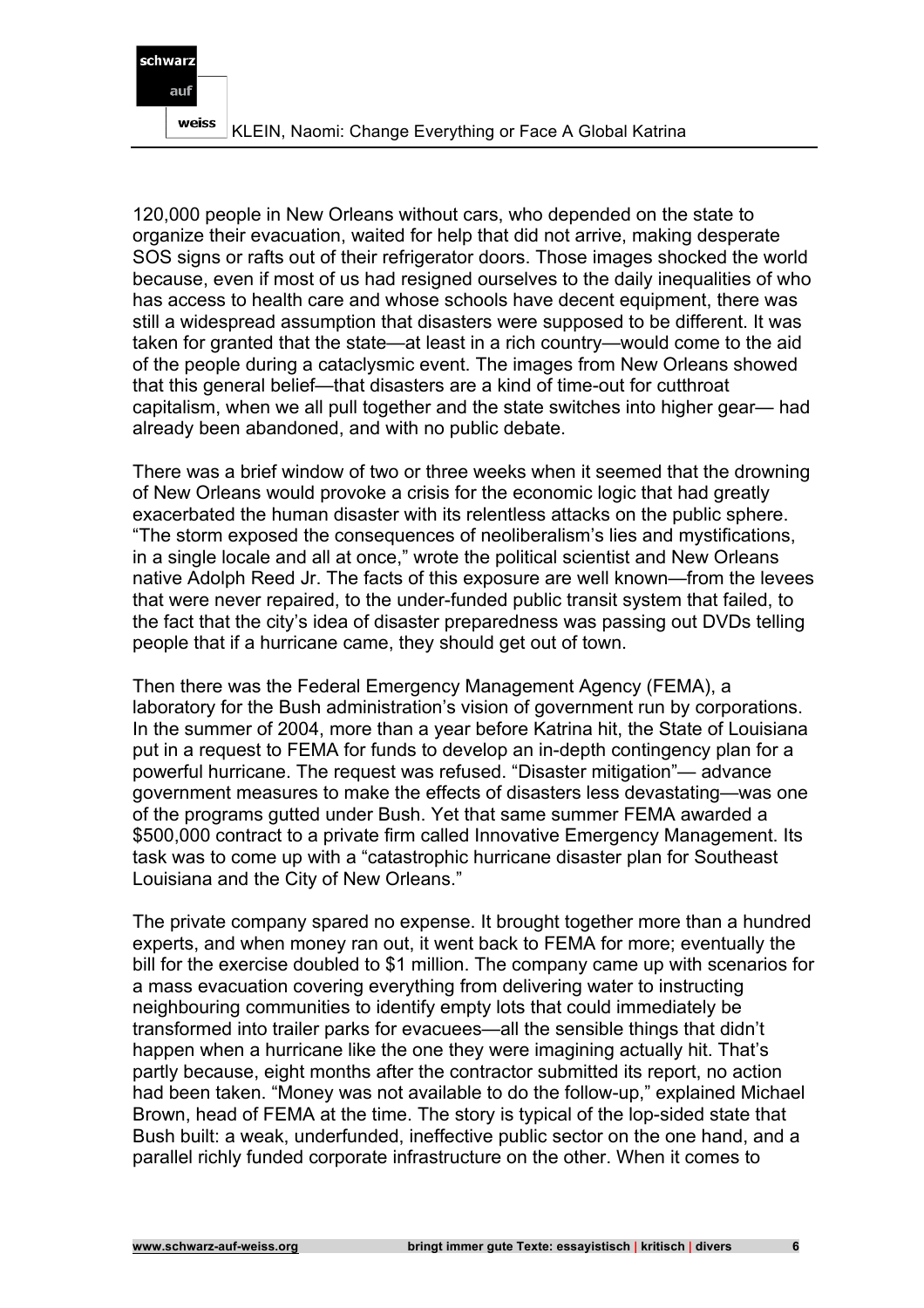

paying contractors, the sky is the limit; when it comes to financing the basic functions of the state, the coffers are empty.

Just as the U.S. occupation authority in Iraq turned out to be an empty shell, when Katrina hit, so did the U.S. federal government at home. In fact, it was so thoroughly absent that FEMA could not seem to locate the New Orleans superdome, where twenty-three thousand people were stranded without food or water, despite the fact that the world media had been there for days.

For some free-market ideologues, this spectacle of what the *New York Times* columnist Paul Krugman termed "the can't do government" provoked a crisis of faith. "The collapsed levees of New Orleans will have consequences for neoconservatism just as long and deep as the collapse of the Wall in East Berlin had on Soviet Communism," wrote the repentant true believer Martin Kelly in a much-circulated essay. "Hopefully all of those who urged the ideology on, myself included, will have a long time to consider the error of our ways." Even neo-con stalwarts like Jonah Goldberg were begging "big government" to ride to the rescue: "When a city is sinking into the sea and rioting runs rampant, government probably should saddle-up."

No such soul-searching was in evidence at the Heritage Foundation, where the true disciples of Friedmanism can always be found. Katrina was a tragedy, but, as Milton Friedman wrote in his *Wall Street Journal* op-ed, it was "also an opportunity." On September 13, 2005—fourteen days after the levees were breached—the Heritage Foundation hosted a meeting of like-minded ideologues and Republican lawmakers. They came up with a list of "Pro-Free-Market Ideas for Responding to Hurricane Katrina and High Gas Prices"—thirty-two policies in all, each one straight out of the Chicago School playbook, and all of them packaged as "hurricane relief." The first three items were "automatically suspend Davis-Bacon prevailing wage laws in disaster areas," a reference to the law that required federal contractors to pay a living wage; "make the entire affected area a flat-tax free-enterprise zone"; and "make the entire region an economic competitiveness zone (comprehensive tax incentives and waiving of regulations)." Another demand called for giving parents vouchers to use at charter schools. All these measures were announced by President Bush within the week. He was eventually forced to reinstate the labour standards, though they were largely ignored by contractors.

The meeting produced more ideas that gained presidential support. Climate scientists have directly linked the increased intensity of hurricanes to warming ocean temperatures. This connection, however, didn't stop the working group at the Heritage Foundation from calling on Congress to repeal environmental regulations on the Gulf Coast, give permission for new oil refineries in the United States and green-light "drilling in the Arctic National Wildlife Refuge." All these measures would increase greenhouse gas emissions, the major human contributor to climate change, yet they were immediately championed by the president under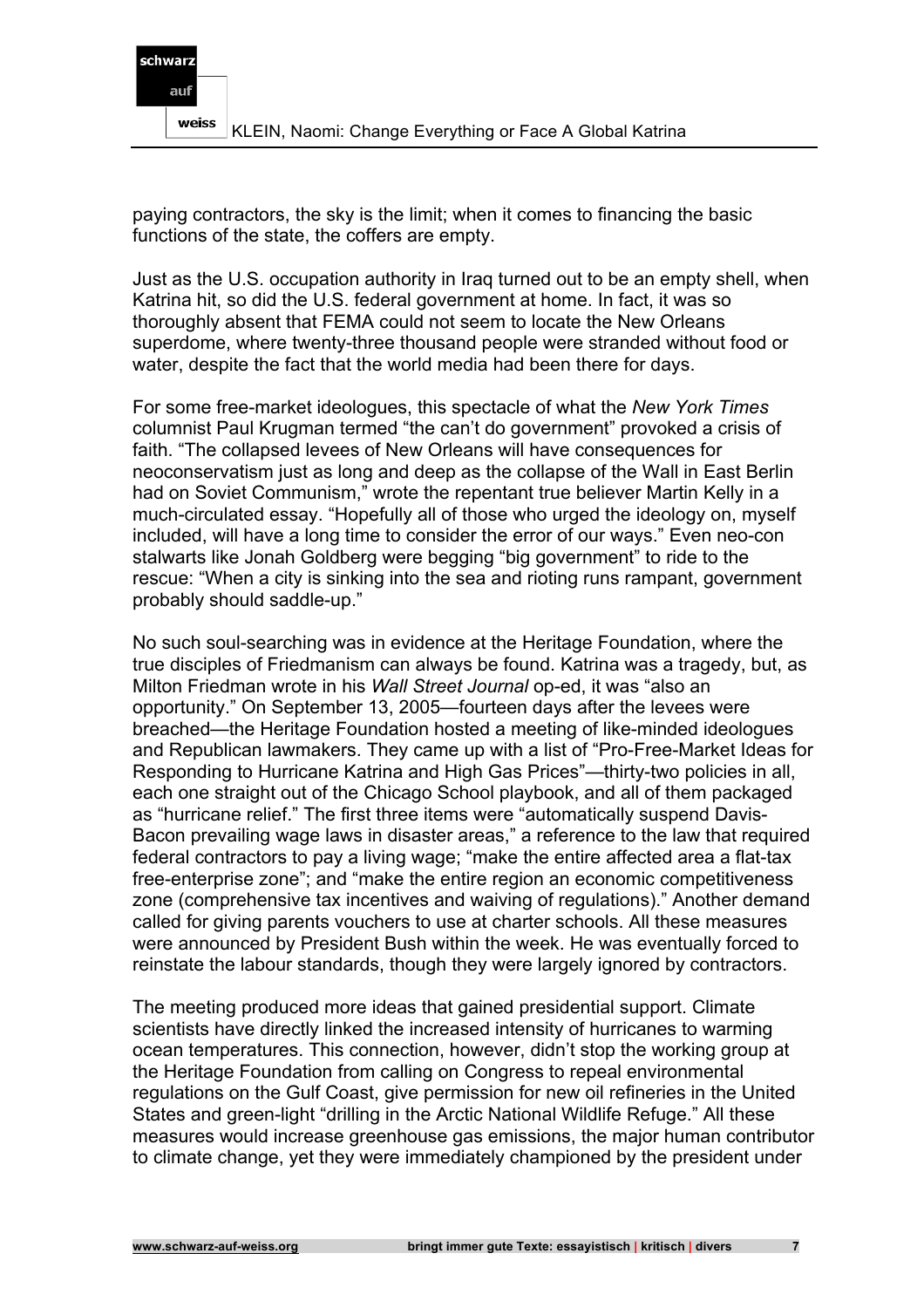

the guise of responding to the Katrina disaster.

Within weeks, the Gulf Coast became a domestic laboratory for the same kind of government-run-by-contractors that had been pioneered in Iraq. The companies that snatched up the biggest contracts were the familiar Baghdad gang: Halliburton's KBR unit had a \$60 million gig to reconstruct military bases along the coast. Blackwater was hired to protect FEMA employees from looters. Parsons, infamous for its sloppy Iraq work, was brought in for a major bridge construction project in Mississippi. Fluor, Shaw, Bechtel, CH2M Hill—all top contractors in Iraq—were hired by the government to provide mobile homes to evacuees just ten days after the levees broke. Their contracts ended up totalling \$3.4 billion, no open bidding required.

As many remarked at the time, within days of the storm it was as if Baghdad's Green Zone had lifted off from its perch on the Tigris and landed on the bayou. The parallels were undeniable. To spearhead its Katrina operation, Shaw hired the former head of the U.S. Army's Iraq reconstruction office. Fluor sent its senior project manager from Iraq to the flood zone. "Our rebuilding work in Iraq is slowing down and this has made some people available to respond to our work in Louisiana," a company representative explained. Joe Allbaugh, whose company New Bridge Strategies had promised to bring Wal-Mart and 7-Eleven to Iraq, was the lobbyist in the middle of many of the deals. The similarities were so striking that some of the mercenary soldiers, fresh from Baghdad, were having trouble adjusting. When David Enders, a reporter, asked an armed guard outside a New Orleans hotel if there had been much action, he replied, "Nope. It's pretty Green Zone here."

Other things were pretty Green Zone too. On contracts valued at \$8.75 billion, congressional investigators found "significant overcharges, wasteful spending, or mismanagement." (The fact that exactly the same errors as those made in Iraq were instantly repeated in New Orleans should put to rest the claim that Iraq's occupation was merely a string of mishaps and mistakes marked by incompetence and lack of oversight. When the same mistakes are repeated over and over again, it's time to consider the possibility that they are not mistakes at all.)

In New Orleans, as in Iraq, no opportunity for profit was left untapped. Kenyon, a division of the mega funeral conglomerate Service Corporation International (a major Bush campaign donor), was hired to retrieve the dead from homes and streets. The work was extraordinarily slow, and bodies were left in the broiling sun for days. Emergency workers and local volunteer morticians were forbidden to step in to help because handling the bodies impinged on Kenyon's commercial territory. The company charged the state, on average, \$12,500 a victim, and it has since been accused of failing to properly label many bodies. For almost a year after the flood, decayed corpses were still being discovered in attics.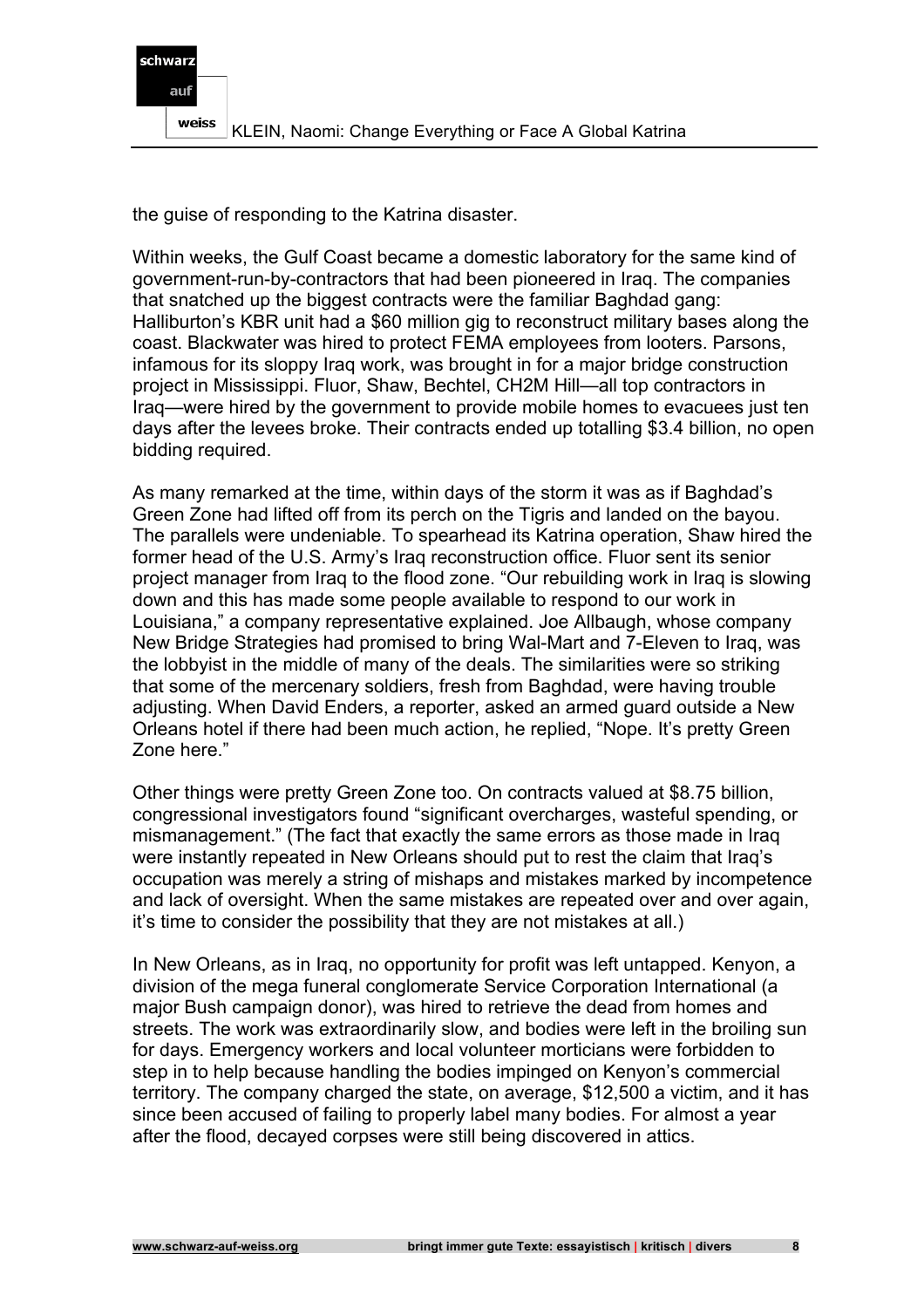

Another pretty Green Zone touch: relevant experience often appeared to have nothing to do with how contracts were allocated. AshBritt, the company paid half a billion dollars to remove debris, reportedly didn't own a single dump truck and farmed out the entire job to contractors. Even more striking was the company that FEMA paid \$5.2 million to perform the crucial role of building a base camp for emergency workers in St. Bernard Parish, a suburb of New Orleans. The camp construction fell behind schedule and was never completed. When the contractor was investigated, it emerged that the company, Lighthouse Disaster Relief, was actually a religious group. "About the closest thing I have done to this is just organize a youth camp with my church," confessed Lighthouse's director, Pastor Gary Heldreth.

As in Iraq, government once again played the role of a cash machine equipped for both withdrawals and deposits. Corporations withdrew funds through massive contracts, then repaid the government not with reliable work but with campaign contributions and/or loyal foot soldiers for the next elections. (According to the *New York Times*, "the top 20 service contractors have spent nearly \$300 million since 2000 on lobbying and have donated \$23 million to political campaigns." The Bush administration, in turn, increased the amount spent on contractors by roughly \$200 billion between 2000 and 2006.)

Something else was familiar: the contractors' aversion to hiring local people who might have seen the reconstruction of New Orleans not only as a job but as part of healing and re-empowering their communities. Washington could easily have made it a condition of every Katrina contract that companies hire local people at decent wages to help them put their lives back together. Instead, the residents of the Gulf Coast, like the people of Iraq, were expected to watch as contractors created an economic boom based on easy taxpayer money and relaxed regulations.

The result, predictably, was that after all the layers of subcontractors had taken their cut, there was next to nothing left for the people doing the work. For instance, the author Mike Davis tracked the way FEMA paid Shaw \$175 a square foot to install blue tarps on damaged roofs, even though the tarps themselves were provided by the government. Once all the subcontractors took their share, the workers who actually hammered in the tarps were paid as little as \$2 a square foot. "Every level of the contracting food chain, in other words, is grotesquely overfed except the bottom rung," Davis wrote, "where the actual work is carried out."

According to one study, "a quarter of the workers rebuilding the city were immigrants lacking papers, almost all of them Hispanic, making far less money than legal workers." In Mississippi, a class action lawsuit forced several companies to pay hundreds of thousands of dollars in back wages to immigrant workers. Some were not paid at all. On one Halliburton/KBR job site, undocumented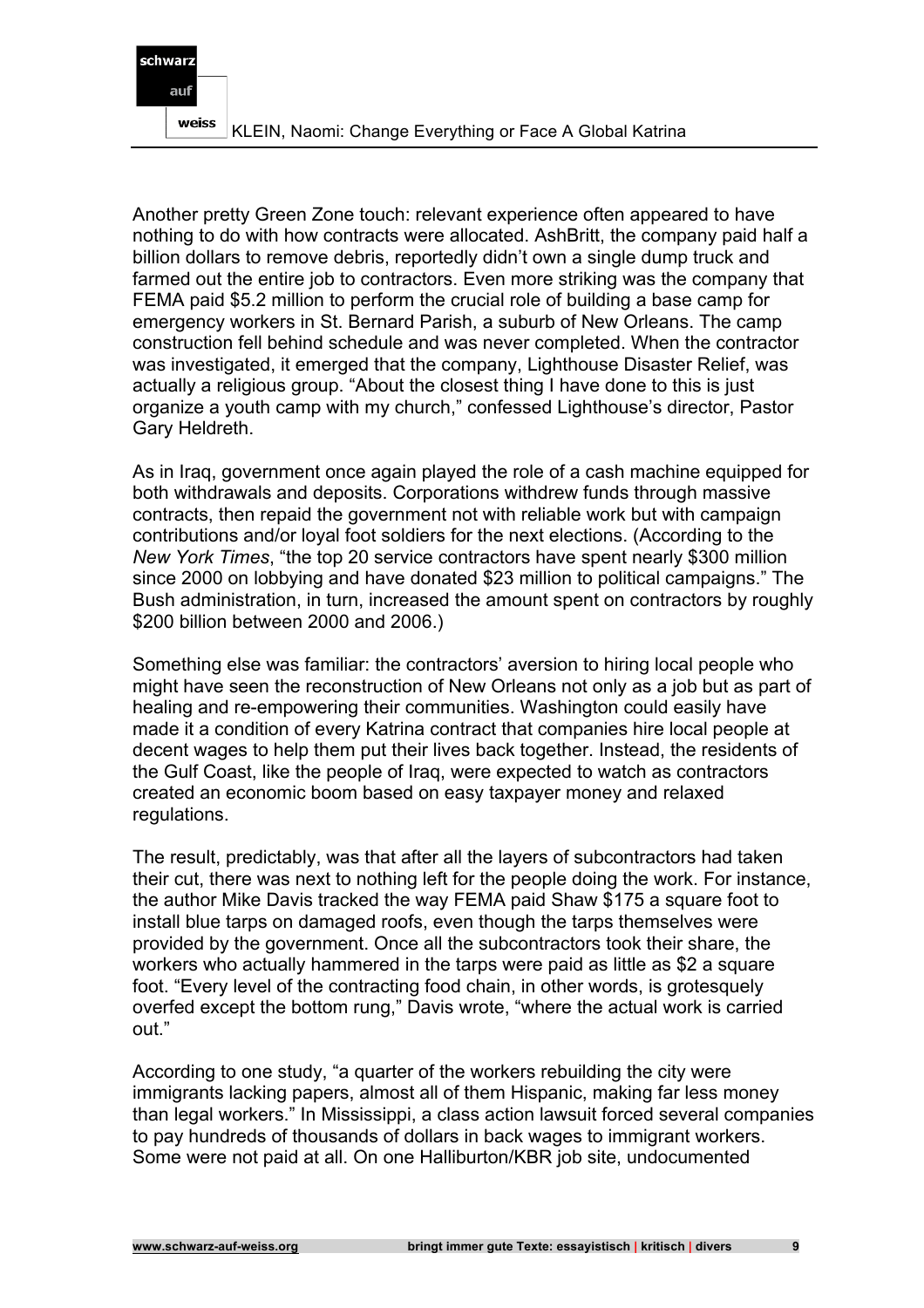

immigrant workers reported being wakened in the middle of the night by their employer (a sub-subcontractor), who allegedly told them that immigration agents were on their way. Most workers fled to avoid arrest; after all, they could end up in one of the new immigration prisons that Halliburton/KBR had been contracted to build for the federal government.

The attacks on the disadvantaged, carried out in the name of reconstruction and relief, did not stop there. In order to offset the tens of billions going to private companies in contracts and tax breaks, in November 2005 the Republicancontrolled Congress announced that it needed to cut \$40 billion from the federal budget. Among the programs that were slashed were student loans, Medicaid and food stamps. In other words, the poorest citizens in the country subsidized the contractor bonanza twice—first when Katrina relief morphed into unregulated corporate handouts, providing neither decent jobs nor functional public services, and second when the few programs that directly assist the unemployed and working poor nationwide were gutted to pay those bloated bills.

Not so long ago, disasters were periods of social levelling, rare moments when atomized communities put divisions aside and pulled together. Increasingly, however, disasters are the opposite: they provide windows into a cruel and ruthlessly divided future in which money and race buy survival.

Baghdad's Green Zone's is the starkest expression of this world order. It has its own electrical grid, its own phone and sewage systems, its own oil supply and its own state-of-the-art hospital with pristine operating theatres—all protected by fivemetre-thick walls. It feels, oddly, like a giant fortified Carnival Cruise Ship parked in the middle of a sea of violence and despair, the boiling Red Zone that is Iraq. If you can get on board, there are poolside drinks, bad Hollywood movies and Nautilus machines. If you are not among the chosen, you can get yourself shot just by standing too close to the wall.

Everywhere in Iraq, the wildly divergent value assigned to different categories of people is crudely evident. Westerners and their Iraqi colleagues have checkpoints at the entrance to their streets, blast walls in front of their houses, body armour and private security guards on call at all hours. They travel the country in menacing armoured convoys, with mercenaries pointing guns out the windows as they follow their prime directive to "protect the principal." With every move they broadcast the same unapologetic message: we are the chosen; our lives are infinitely more precious. Middle-class Iraqis, meanwhile, cling to the next rung down the ladder: they can afford to buy protection from local militias, and they are able to pay off kidnappers to have a family member released. But the vast majority of Iraqis have no protection at all. They walk the streets wide open to any possible violence, with nothing between them and the next car bomb but a thin layer of fabric. In Iraq, the lucky get Kevlar, the rest get prayer beads.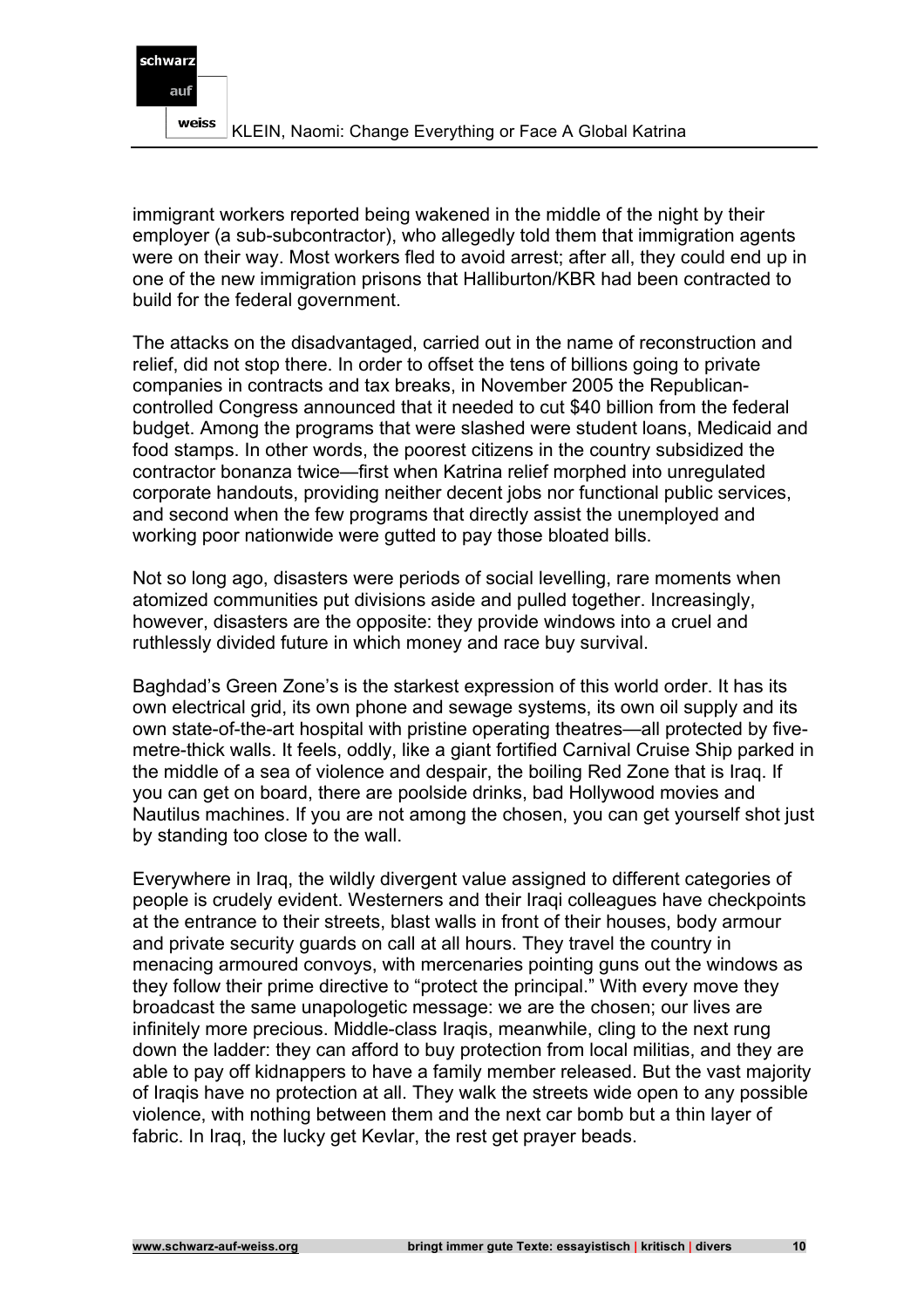

At first I thought the Green Zone phenomenon was unique to the war in Iraq. Now, after years spent in other disaster zones, I realize that the Green Zone emerges everywhere that the disaster capitalism complex descends, with the same stark partitions between the included and the excluded, the protected and the damned.

It happened in New Orleans. After the flood, an already divided city turned into a battleground between gated green zones and raging red zones—the result not of water damage but of the "free-market solutions" embraced by the president. The Bush administration refused to allow emergency funds to pay public sector salaries, and the City of New Orleans, which lost its tax base, had to fire three thousand workers in the months after Katrina. Among them were sixteen of the city's planning staff—laid off at the precise moment when New Orleans was in desperate need of planners. Instead, millions of public dollars went to outside consultants, many of whom were powerful real estate developers. And of course thousands of teachers were also fired, paving the way for the conversion of dozens of public schools into charter schools, just as Friedman had called for.

Almost two years after the storm, Charity Hospital was still closed. The court system was barely functioning, and the privatized electricity company, Entergy, had failed to get the whole city back online. After threatening to raise rates dramatically, the company managed to extract a controversial \$200 million bailout from the federal government. The public transit system was gutted and lost almost half its workers. The vast majority of publicly owned housing projects stood boarded up and empty, with five thousand units slotted for demolition by the federal housing authority. Much as the tourism lobby in Asia had longed to be rid of the beachfront fishing villages, New Orleans' powerful tourism lobby had been eyeing the housing projects, several of them on prime land close to the French Quarter, the city's tourism magnet.

Endesha Juakali helped set up a protest camp outside one of the boarded-up projects, St. Bernard Public Housing, explaining that "they've had an agenda for St. Bernard a long time, but as long as people lived here, they couldn't do it. So they used the disaster as a way of cleansing the neighbourhood when the neighbourhood is weakest. . . . This is a great location for bigger houses and condos. The only problem is you got all these poor black people sitting on it!"

Amid the schools, the homes, the hospitals, the transit system and the lack of clean water in many parts of town, New Orleans' public sphere was not being rebuilt, it was being erased, with the storm used as the excuse. At an earlier stage of capitalist "creative destruction," large swaths of the United States lost their manufacturing bases and degenerated into rust belts of shuttered factories and neglected neighbourhoods. Post-Katrina New Orleans may be providing the first Western-world image of a new kind of wasted urban landscape: the mould belt, destroyed by the deadly combination of weathered public infrastructure and extreme weather.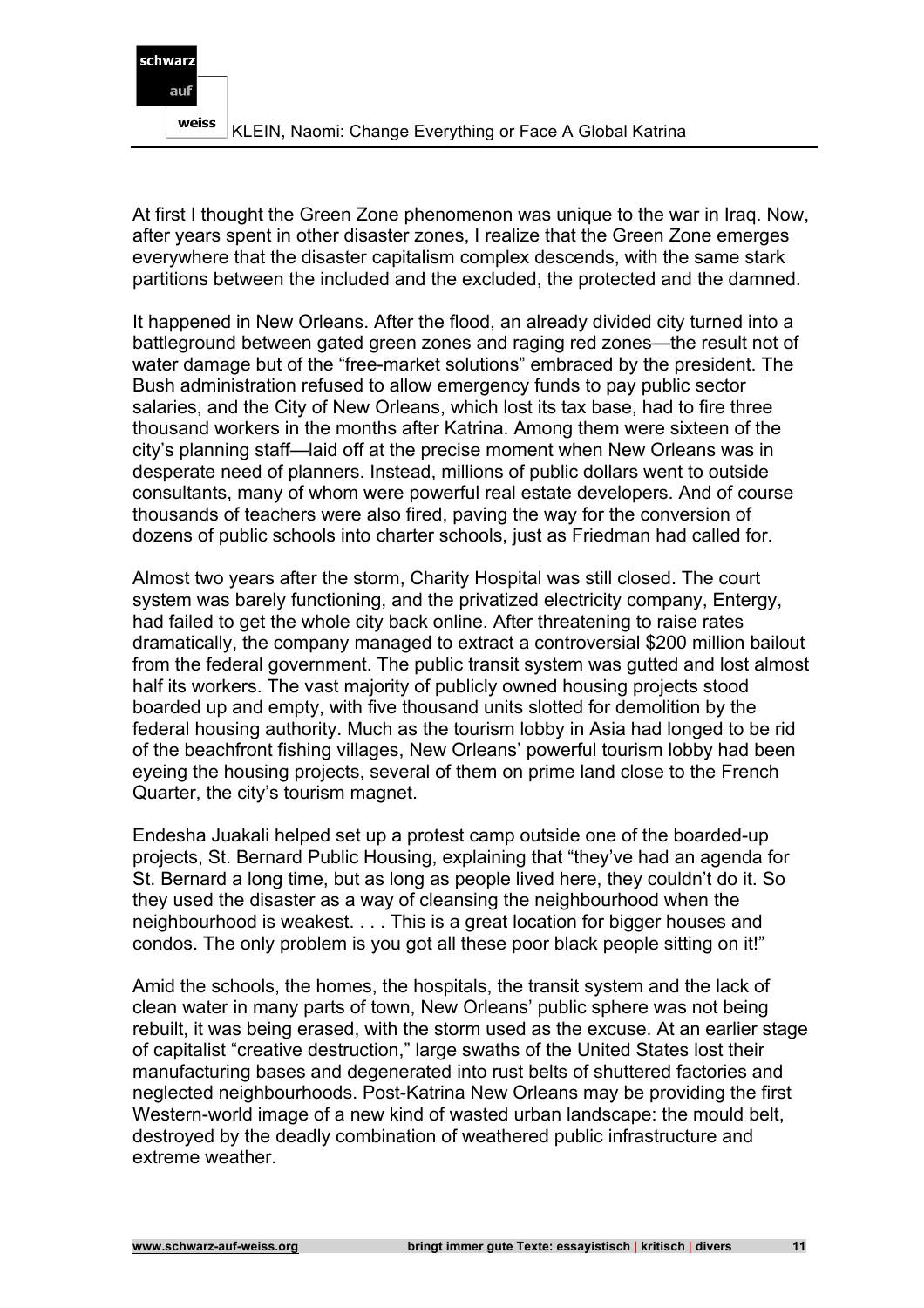

The American Society of Civil Engineers said in 2007 that the U.S. had fallen so far behind in maintaining its public infrastructure—roads, bridges, schools, dams that it would take more than a trillion and half dollars over five years to bring it back up to standard. Instead, these types of expenditures are being cut back. At the same time, public infrastructure around the world is facing unprecedented stress, with hurricanes, cyclones, floods and forest fires all increasing in frequency and intensity. It's easy to imagine a future in which growing numbers of cities have their frail and long-neglected infrastructures knocked out by disasters and then are left to rot, their core services never repaired or rehabilitated. The well-off, meanwhile, will withdraw into gated communities, their needs met by privatized providers.

Signs of that future were already in evidence by the time hurricane season rolled around in 2006. In just one year, the disaster-response industry had exploded, with a slew of new corporations entering the market, promising safety and security should the next Big One hit. One of the more ambitious ventures was launched by an airline in West Palm Beach, Florida. Help Jet bills itself as "the first hurricane escape plan that turns a hurricane evacuation into a jet-setter vacation." When a storm is coming, the airline books holidays for its members at five-star golf resorts, spas or Disneyland. With the reservations all made, the evacuees are then whisked out of the hurricane zone on a luxury jet. "No standing in lines, no hassle with crowds, just a first class experience that turns a problem into a vacation. . . . Enjoy the feeling of avoiding the usual hurricane evacuation nightmare."

For the people left behind, there is a different kind of privatized solution. In 2006, the Red Cross signed a new disaster-response partnership with Wal-Mart. "It's all going to be private enterprise before it's over," said Billy Wagner, chief of emergency management for the Florida Keys. "They've got the expertise. They've got the resources." He was speaking at the National Hurricane Conference in Orlando, Florida, a fast-growing annual trade show for the companies selling everything that might come in handy during the next disaster. "Some folks here said, 'Man, this is huge business—this is my new business. I'm not in the landscaping business anymore; I'm going to be a hurricane debris contractor,'" said Dave Blandford, an exhibitor at the conference, showing off his "self-heating meals."

Much of the parallel disaster economy has been built with taxpayers' money, thanks to the boom in privatized war-zone reconstruction. The giant contractors that have served as "the primes" in Iraq and Afghanistan have come under frequent political fire for spending large portions of their income from government contracts on their own corporate overhead—between 20 and 55 percent, according to a 2006 audit of Iraq contractors. Much of those funds have, quite legally, gone into huge investments in corporate infrastructure— Bechtel's battalions of earth-moving equipment, Halliburton's planes and fleets of trucks,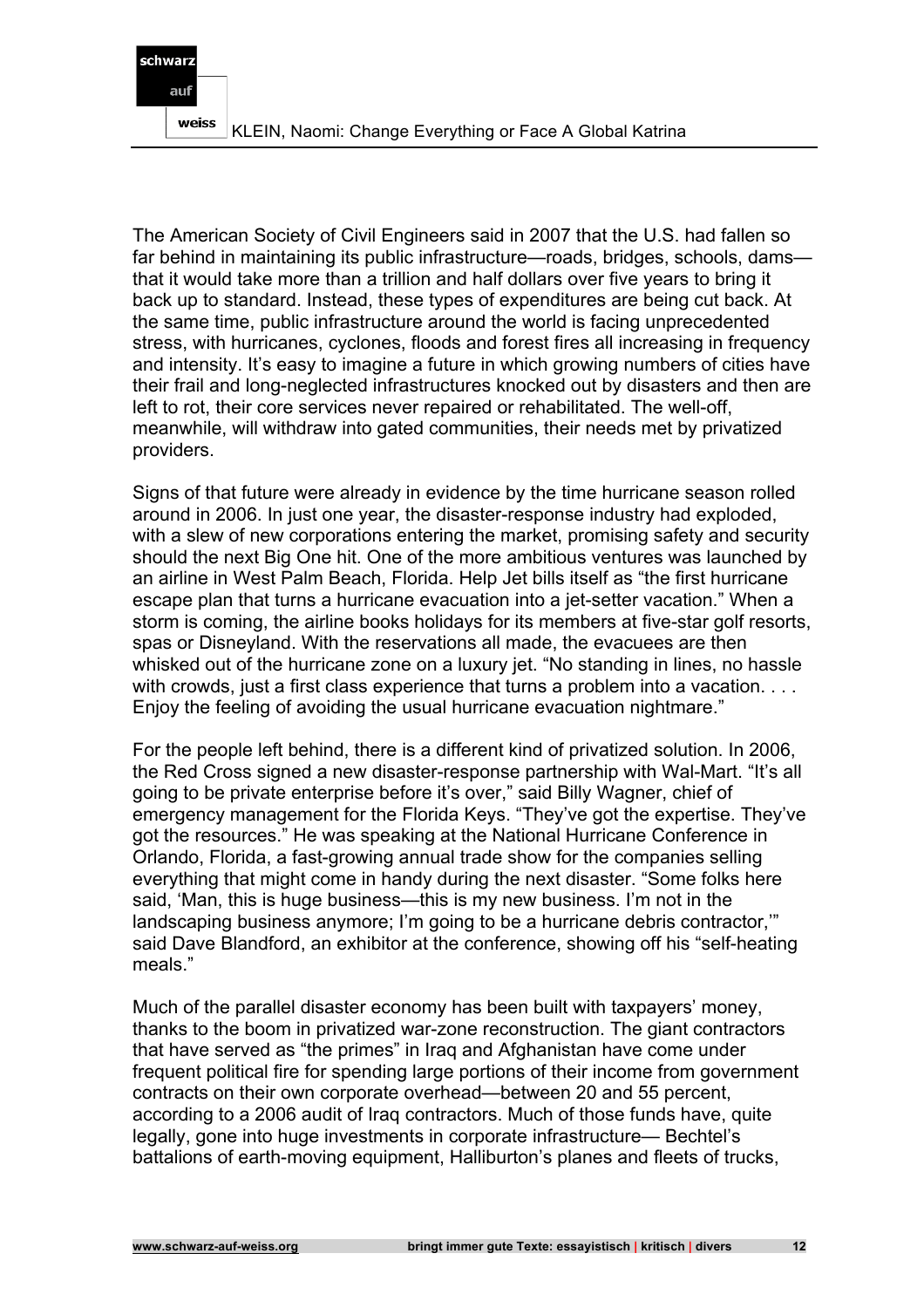

and the surveillance architecture built by L-3, CACI and Booz Allen.

Most dramatic has been Blackwater's investment in its paramilitary infrastructure. Founded in 1996, the company has used the steady stream of contracts during the Bush years to build up a private army of twenty thousand mercenary soldiers on call and a massive military base in North Carolina worth between \$40 and \$50 million. According to one account, Blackwater's capacity now includes the following: "A burgeoning logistics operation that can deliver 100- or 200-ton selfcontained humanitarian relief response packages faster than the Red Cross. A Florida aviation division with 26 different platforms, from helicopter gunships to a massive Boeing 767. The company even has a Zeppelin. The country's largest tactical driving track. . . . A 20-acre manmade lake with shipping containers that have been mocked up with ship rails and portholes, floating on pontoons, used to teach how to board a hostile ship. A K-9 training facility that currently has 80 dog teams deployed around the world. . . . A 1,200-yard-long firing range for sniper training."

The emergence of this parallel privatized infrastructure reaches far beyond policing. When the contractor infrastructure built up during the Bush years is looked at as a whole, what is seen is a fully articulated state-within-a-state that is as muscular and capable as the actual state is frail and feeble. This corporate shadow state has been built almost exclusively with public resources (90 percent of Blackwater's revenues come from state contracts), including the training of its staff (overwhelmingly former civil servants, politicians and soldiers). Yet the vast infrastructure is all privately owned and controlled. The citizens who have funded it have absolutely no claim to this parallel economy or its resources.

The actual state, meanwhile, has lost the ability to perform its core functions without the help of contractors. Its own equipment is out of date, and the best experts have fled to the private sector. When Katrina hit, FEMA had to hire a contractor to award contracts to contractors. Similarly, when it came time to update the Army Manual on the rules for dealing with contractors, the army contracted out the job to one of its major contractors, MPRI—it no longer had the know-how in-house. The CIA is losing so many staffers to the parallel privatized spy sector that it has had to bar contractors from recruiting in the agency dining room. "One recently retired case officer said he had been approached twice while in line for coffee," reported *The Los Angeles Times*. And when the Department of Homeland Security decided it needed to build "virtual fences" on the U.S. borders with Mexico and Canada, Michael P. Jackson, deputy secretary of the department, told contractors, "This is an unusual invitation. . . . We're asking you to come back and tell us how to do our business." The department's inspector general explained that Homeland Security "does not have the capacity needed to effectively plan, oversee and execute the [Secure Border Initiative] program."

Under Bush, the state still has all the trappings of a government—the impressive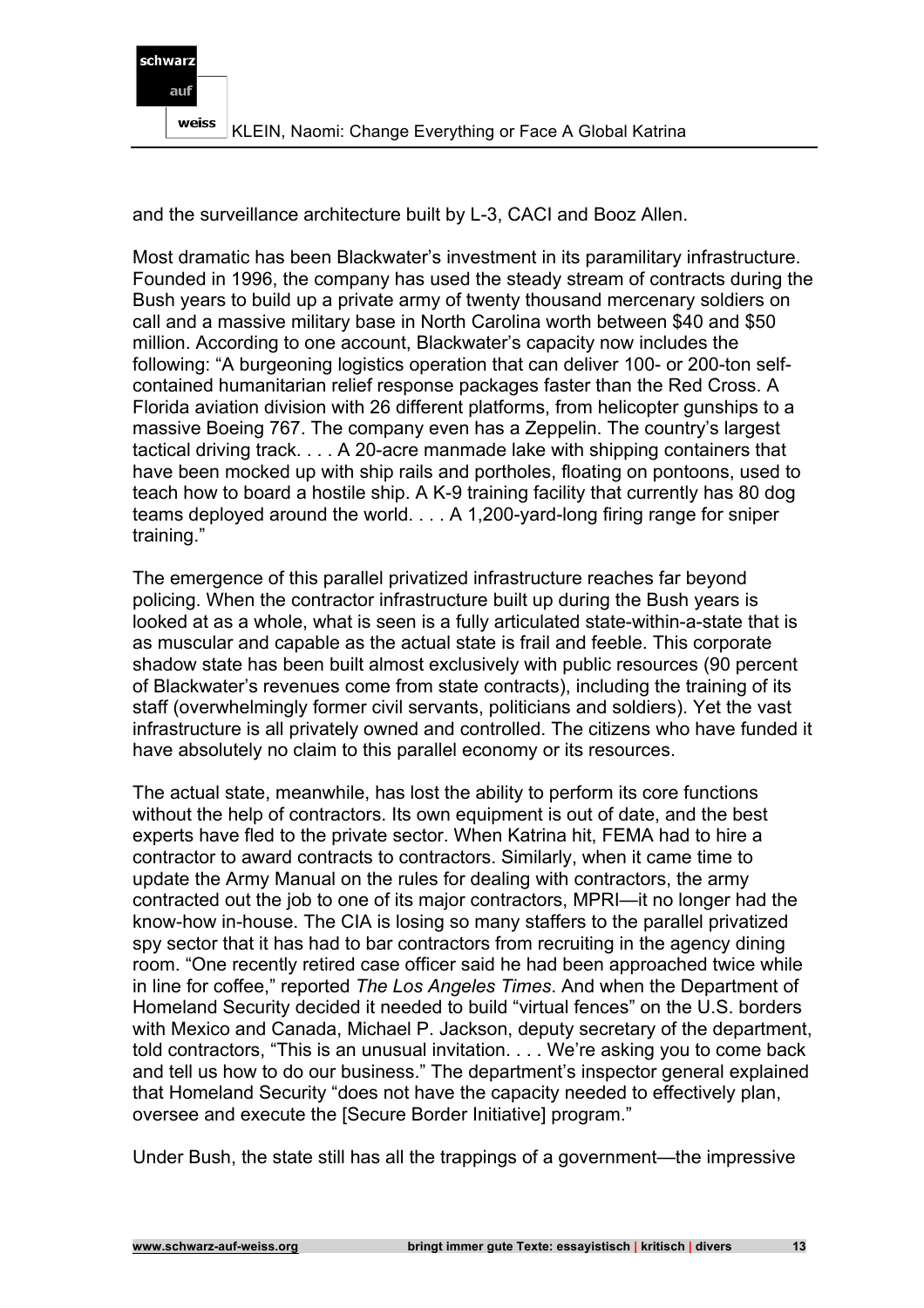

buildings, presidential press briefings, policy battles—but it no more does the actual work of governing than the employees at Nike's Beaverton campus stitch running shoes.

The implications of the decision by the current crop of politicians to systematically outsource their elected responsibilities will reach far beyond a single administration. Once a market has been created, it needs to be protected. The companies at the heart of the disaster capitalism complex increasingly regard both the state and non-profits as competitors—from the corporate perspective, whenever governments or charities fulfill their traditional roles, they are denying contractors work that could be performed at a profit.

"Neglected Defense: Mobilizing the Private Sector to Support Homeland Security," a 2006 report whose advisory committee included some of the largest corporations in the sector, warned that "the compassionate federal impulse to provide emergency assistance to the victims of disasters affects the market's approach to managing its exposure to risk." Published by the Council on Foreign Relations, the report argued that if people know the government will come to the rescue, they have no incentive to pay for privatized protection. In a similar vein, a year after Katrina, CEOs from thirty of the largest corporations in the United States joined together under the umbrella of the Business Roundtable, which includes in its membership Fluor, Bechtel and Chevron. The group, calling itself Partnership for Disaster Response, complained of "mission creep" by the non-profit sector in the aftermath of disasters. Apparently charities and NGOs were infringing on their market by donating building supplies rather than having Home Depot supply them for a fee. The mercenary firms, meanwhile, have been loudly claiming that they are better equipped to engage in peace-keeping in Darfur than the UN.

Much of this new aggressiveness flows from the fact that the corporate world knows that the golden era of bottomless federal contracts cannot last much longer. The U.S. government is barrelling toward an economic crisis, in no small part thanks to the deficit spending that has bankrolled the construction of the privatized disaster economy. That means that sooner rather than later, the contracts are going to dip significantly. In late 2006, defence analysts began predicting that the Pentagon's acquisitions budget could shrink by as much as 25 percent in the coming decade.

When the disaster bubble bursts, firms such as Bechtel, Fluor and Blackwater will lose much of their primary revenue streams. They will still have all the high-tech gear and equipment bought at taxpayer expense, but they will need to find a new business model, a new way to cover their high costs. The next phase of the disaster capitalism complex is all too clear: with emergencies on the rise, government no longer able to foot the bill, and citizens stranded by their can't-do state, the parallel corporate state will rent back its disaster infrastructure to whoever can afford it, at whatever price the market will bear. For sale will be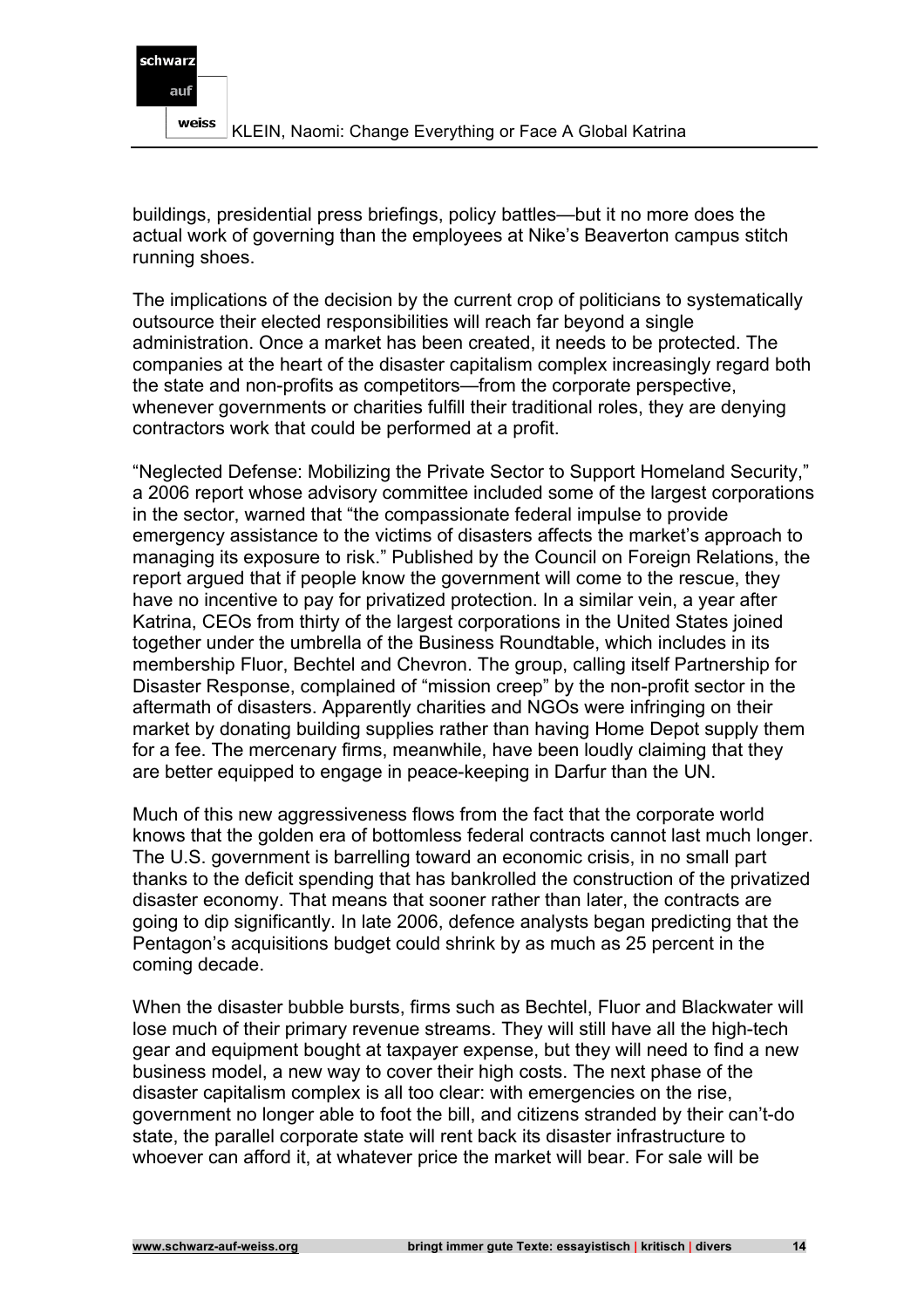

everything from helicopter rides off rooftops to drinking water to beds in shelters.

Already wealth provides an escape hatch from most disasters—it buys earlywarning systems for tsunami-prone regions and stockpiles of Tamiflu for the next outbreak. It buys bottled water, generators, satellite phones and rent-a-cops. During the Israeli attack on Lebanon in 2006, the U.S. government initially tried to charge its citizens for the cost of their own evacuations, though it was eventually forced to back down. If we continue in this direction, the images of people stranded on New Orleans rooftops will not only be a glimpse of America's unresolved past of racial inequality but will also foreshadow a collective future of disaster apartheid in which survival is determined by who can afford to pay for escape.

Looking ahead to coming disasters, ecological and political, we often assume that we are all going to face them together, that what's needed are leaders who recognize the destructive course we are on. But I'm not so sure. Perhaps part of the reason why so many of our elites, both political and corporate, are so sanguine about climate change is that they are confident they will be able to buy their way out of the worst of it. This may also partially explain why so many Bush supporters are Christian end-timers. It's not just that they need to believe there is an escape hatch from the world they are creating. It's that the Rapture is a parable for what they are building down here—a system that invites destruction and disaster, then swoops in with private helicopters and airlifts them and their friends to divine safety.

As contractors rush to develop alternative stable sources of revenue, one avenue is disaster-proofing other corporations. This was Paul Bremer's line of business before he went to Iraq: turning multinationals into security bubbles, able to function smoothly even if the states in which they are functioning are crumbling around them. The early results can be seen in the lobbies of many major office buildings in New York or London—airport-style check-ins complete with photo-ID requirements and X-ray machines—but the industry has far greater ambitions, including privatized global communications networks, emergency health and electricity, and the ability to locate and provide transportation for a global workforce in the midst of a major disaster. Another potential growth area identified by the disaster capitalism complex is municipal government: the contracting-out of police and fire departments to private security companies. "What they do for the military in downtown Falluja, they can do for the police in downtown Reno," a spokesperson for Lockheed Martin said in November 2004.

The industry predicts that these new markets will expand dramatically over the next decade. A frank vision of where these trends are leading is provided by John Robb, a former covert-action mission commander with Delta Force turned successful management consultant. In a widely circulated manifesto for *Fast Company* magazine, he describes the "end result" of the war on terror as "a new,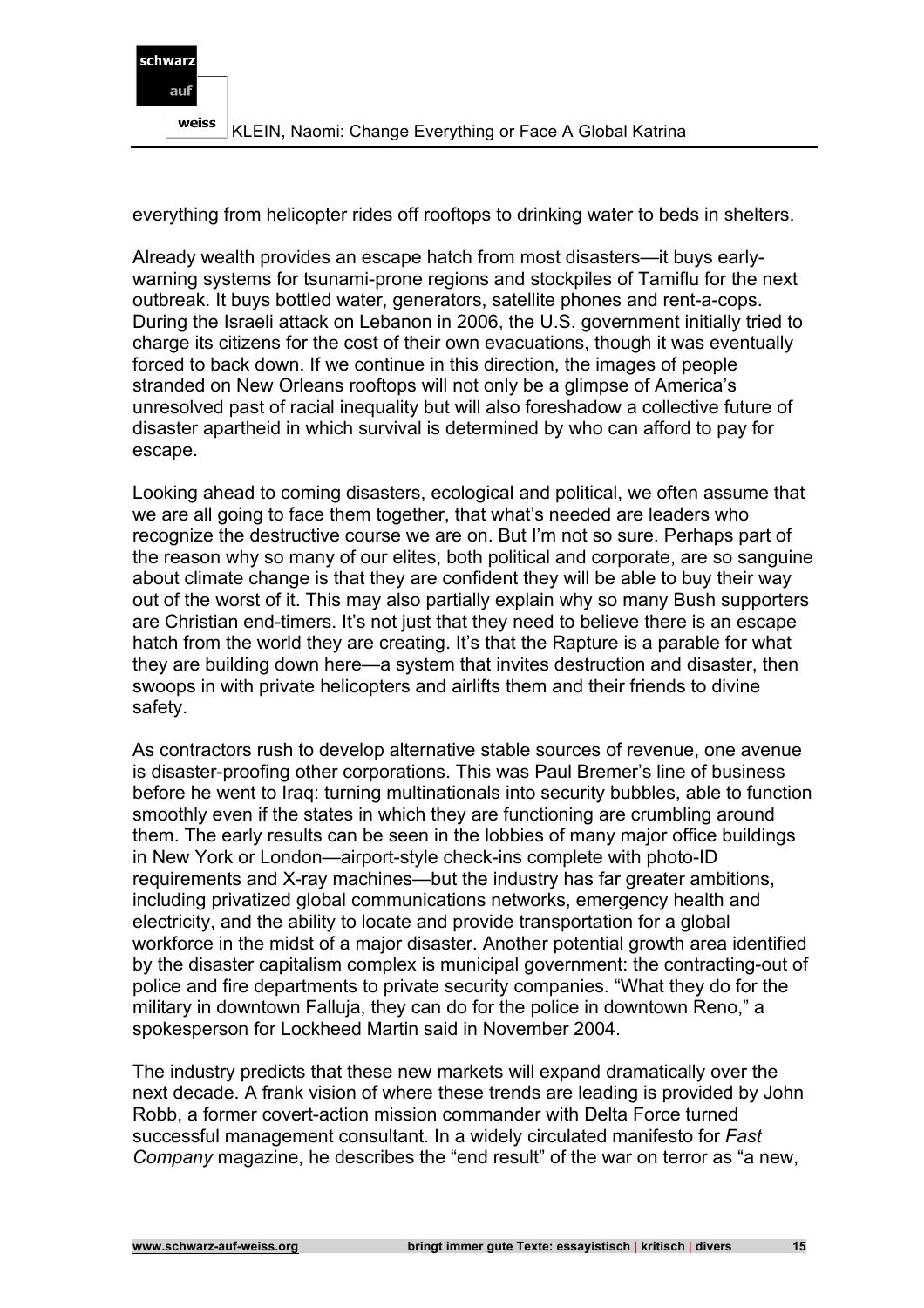

more resilient approach to national security, one built not around the state but around private citizens and companies. . . . Security will become a function of where you live and whom you work for, much as health care is allocated already."

Robb writes, "Wealthy individuals and multinational corporations will be the first to bail out of our collective system, opting instead to hire private military companies, such as Blackwater and Triple Canopy, to protect their homes and facilities and establish a protective perimeter around daily life. Parallel transportation networks—evolving out of the time-share aircraft companies such as Warren Buffett's NetJets—will cater to this group, leapfrogging its members from one secure, well-appointed lily pad to the next." That elite world is already largely in place, but Robb predicts that the middle class will soon follow suit, "forming suburban collectives to share the costs of security." These "'armored suburbs' will deploy and maintain backup generators and communications links" and be patrolled by private militias "that have received corporate training and boast their own state-of-the-art emergency-response systems."

In other words, a world of suburban Green Zones. As for those outside the secured perimeter, "they will have to make do with the remains of the national system. They will gravitate to America's cities, where they will be subject to ubiquitous surveillance and marginal or nonexistent services. For the poor, there will be no other refuge."

The future Robb described sounds very much like the present in New Orleans, where two very different kinds of gated communities emerged from the rubble. On the one hand were the so-called FEMA-villes: desolate, out-of-the-way trailer camps for low-income evacuees, built by Bechtel or Fluor subcontractors, administered by private security companies who patrolled the gravel lots, restricted visitors, kept journalists out and treated survivors like criminals. On the other hand were the gated communities built in the wealthy areas of the city, such as Audubon and the Garden District, bubbles of functionality that seemed to have seceded from the state altogether. Within weeks of the storm, residents there had water and powerful emergency generators. Their sick were treated in private hospitals, and their children went to new charter schools. As usual, they had no need for public transit. In St. Bernard Parish, a New Orleans suburb, DynCorp had taken over much of the policing; other neighbourhoods hired security companies directly. Between the two kinds of privatized sovereign states was the New Orleans version of the Red Zone, where the murder rate soared and neighbourhoods like the storied Lower Ninth Ward descended into a postapocalyptic no-man's land. A hit song by the rapper Juvenile in the summer after Katrina summed up the atmosphere: "We livin' like Haiti without no government"failed state U.S.A.

Bill Quigley, a local lawyer and activist, observed, "What is happening in New Orleans is just a more concentrated, more graphic version of what is going on all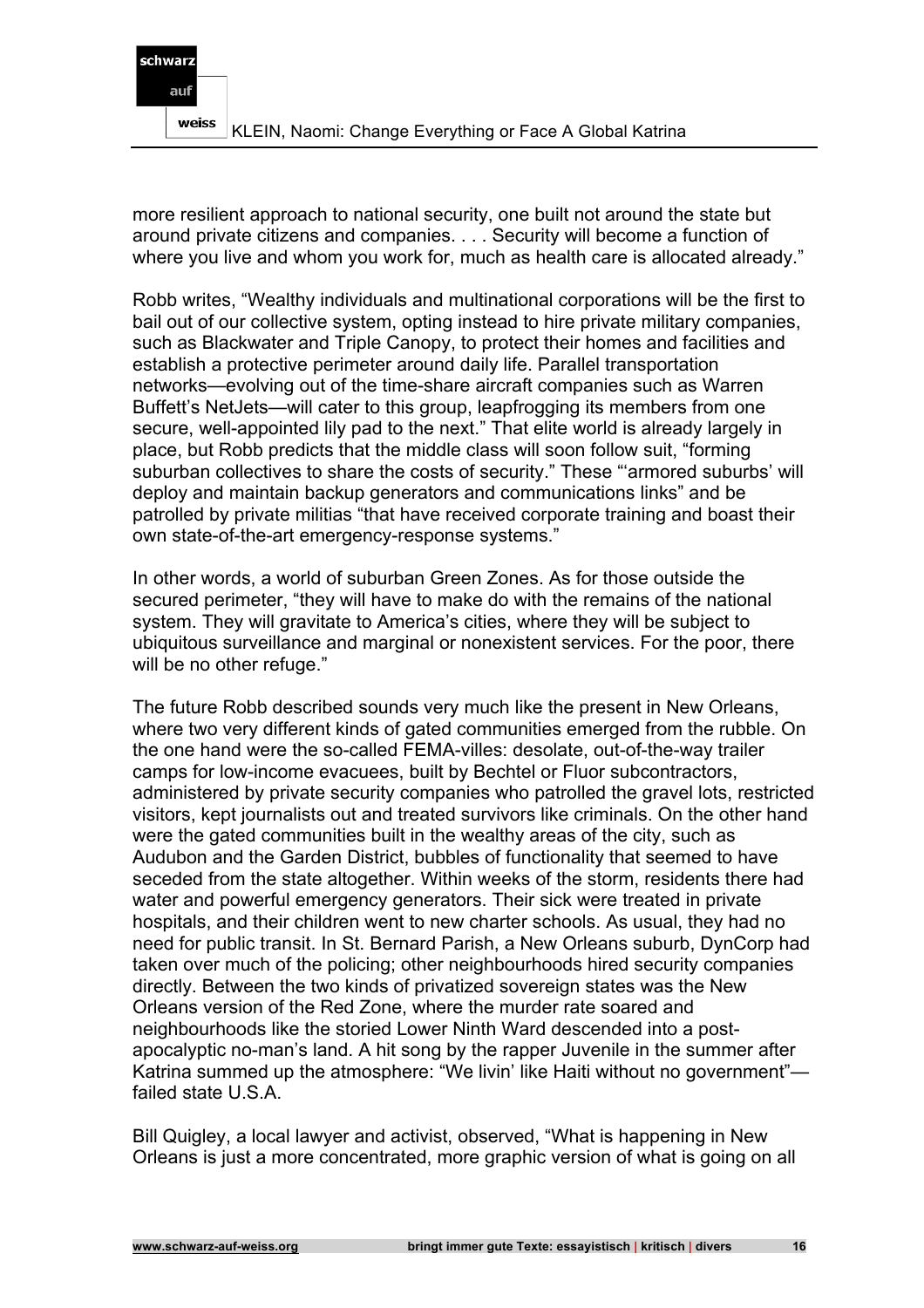

over our country. Every city in our country has some serious similarities to New Orleans. Every city has some abandoned neighborhoods. Every city in our country has abandoned some public education, public housing, public healthcare, and criminal justice. Those who do not support public education, healthcare, and housing will continue to turn all of our country into the Lower Ninth Ward unless we stop them."

The process is already well under way. Another glimpse of a disaster apartheid future can be found in a wealthy Republican suburb outside Atlanta. Its residents decided that they were tired of watching their property taxes subsidize schools and police in the county's low-income African-American neighbourhoods. They voted to incorporate as their own city, Sandy Springs, which could spend its taxes on services for its 100,000 citizens and not have the revenues redistributed throughout the larger Fulton County. The only difficulty was that Sandy Springs had no government structures and needed to build them from scratch—everything from tax collection, to zoning, to parks and recreation. In September 2005, the same month that New Orleans flooded, the residents of Sandy Springs were approached by the construction and consulting giant CH2M Hill with a unique pitch: let us do it for you. For the starting price of \$27 million a year, the contractor pledged to build a complete city from the ground up.

A few months later, Sandy Springs became the first "contract city." Only four people worked directly for the new municipality— everyone else was a contractor. Rick Hirsekorn, heading up the project for CH2M Hill, described Sandy Springs as "a clean sheet of paper with no governmental processes in place." He told another journalist that "no one in our industry has done a complete city of this size before."

*The Atlanta Journal-Constitution* reported that "when Sandy Springs hired corporate workers to run the new city, it was considered a bold experiment." Within a year, however, contract-city mania was tearing through Atlanta's wealthy suburbs, and it had become "standard procedure in north Fulton [County]." Neighbouring communities took their cue from Sandy Springs and also voted to become stand-alone cities and contract out their government. One new city, Milton, immediately hired CH2M Hill for the job—after all, it had the experience. Soon, a campaign began for the new corporate cities to join together to form their own county, which would mean that none of their tax dollars would go to the poor neighbourhoods nearby. The plan has encountered fierce opposition outside the proposed enclave, where politicians say that without those tax dollars, they will no longer be able to afford their large public hospital and public transit system; that partitioning the county would create a failed state on the one hand and a hyperserviced one on the other. What they were describing sounded a lot like New Orleans and a little like Baghdad.

In these wealthy Atlanta suburbs, the three-decade corporatist crusade to stripmine the state was complete: it wasn't just every government service that had